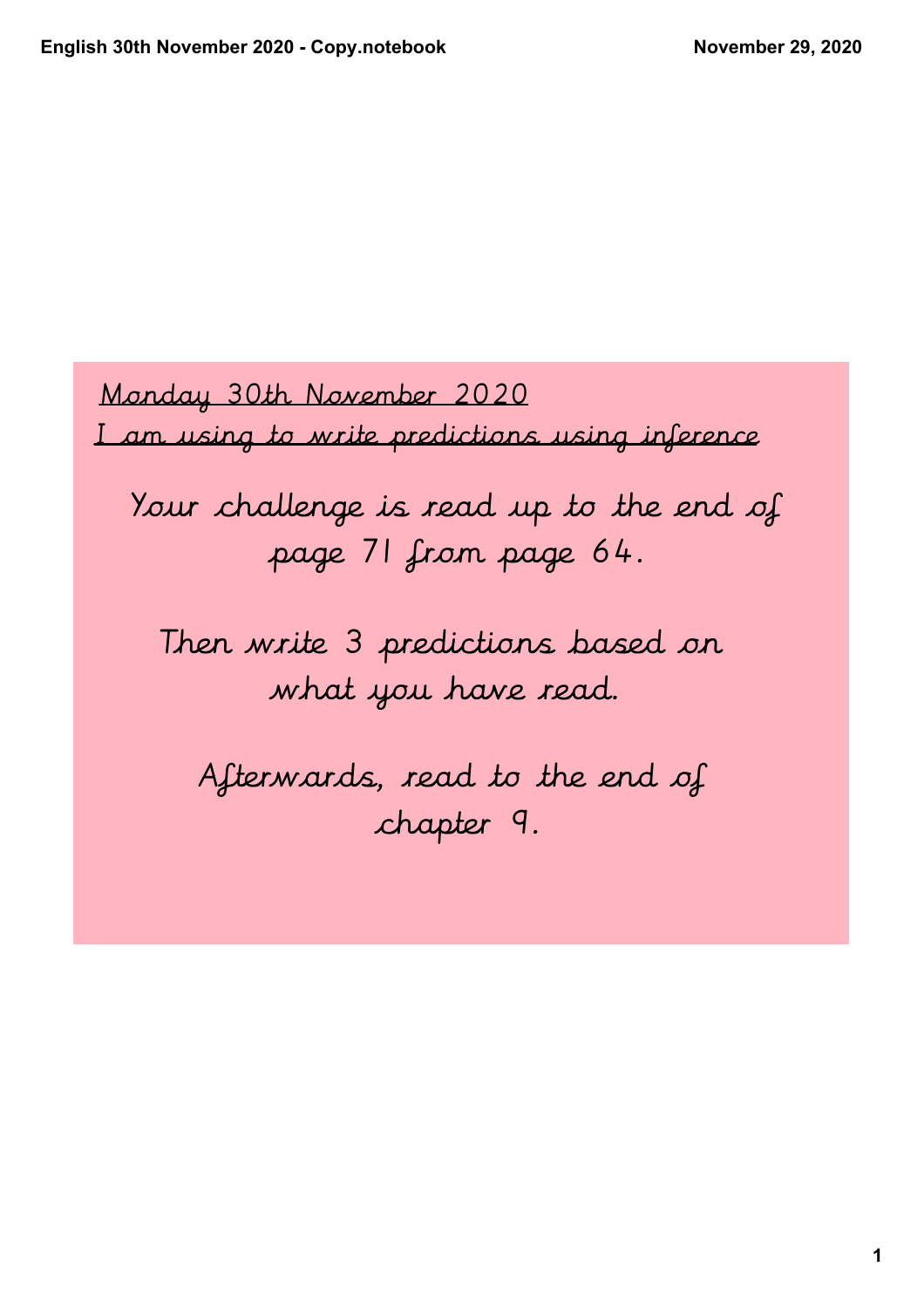|  | Monday 30th November 2020           |  |
|--|-------------------------------------|--|
|  | <u>I am using to write in role</u>  |  |
|  | Let's read page 65 together.        |  |
|  |                                     |  |
|  | How is Zoe feeling when she sees    |  |
|  | Sarah wearing her mother's pendant? |  |
|  |                                     |  |
|  |                                     |  |
|  |                                     |  |
|  |                                     |  |
|  |                                     |  |
|  |                                     |  |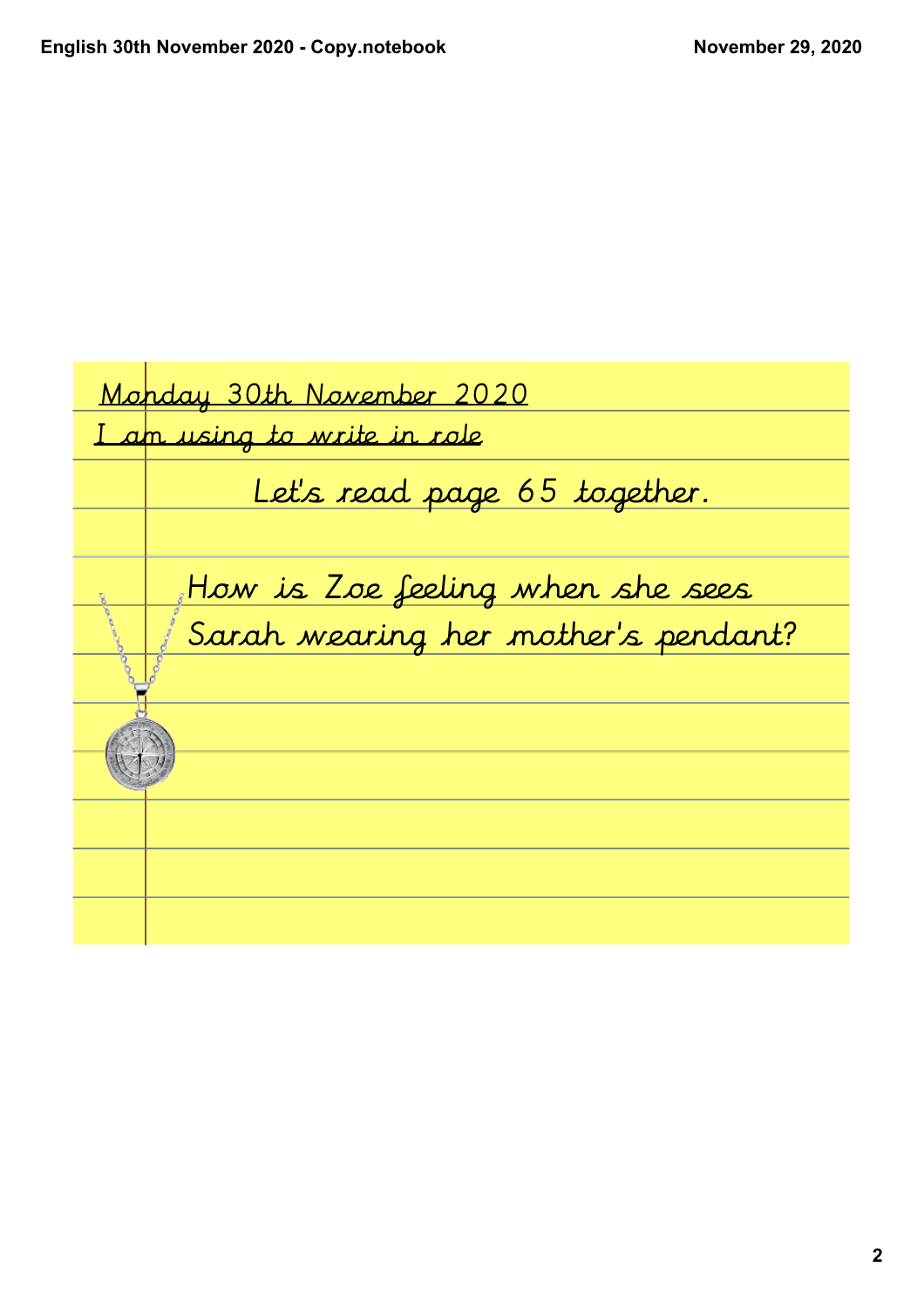Monday 30th November 2020 <u>I am using to write in role</u> <u>Use adverbs and interesting verb</u> choices to show how Zoe feels Steps to Success <u>Think carefully about how Zoe is </u> feeling  $\sqrt{\frac{1}{N}}$ Use characterisation to write as Zoe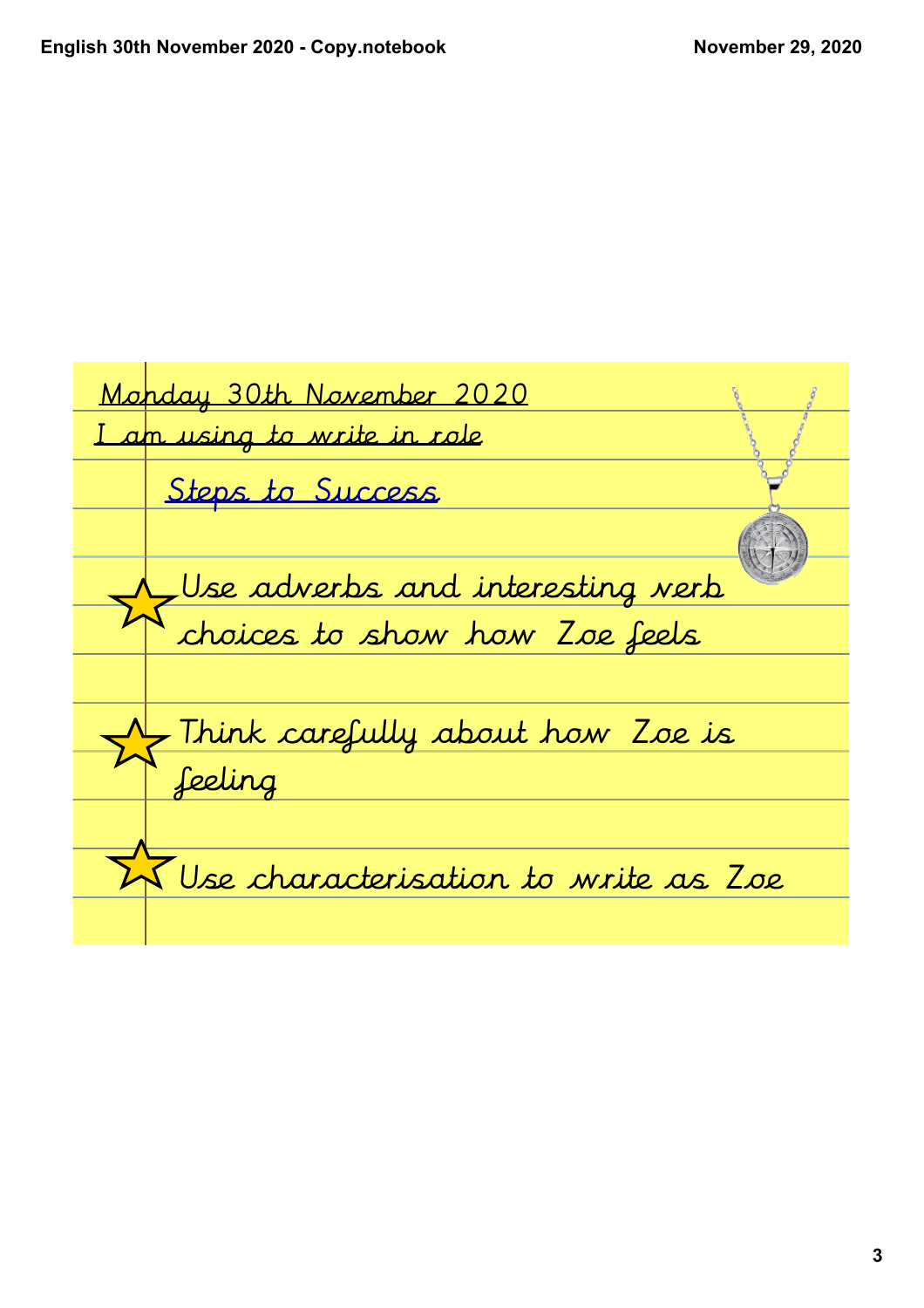| What. Is. She. Wearing? Is that what I   |
|------------------------------------------|
| think it is around her scrawny neck? How |
| dare she? That belongs to my mother.     |
|                                          |
|                                          |
|                                          |
|                                          |
|                                          |
|                                          |
|                                          |
|                                          |
|                                          |